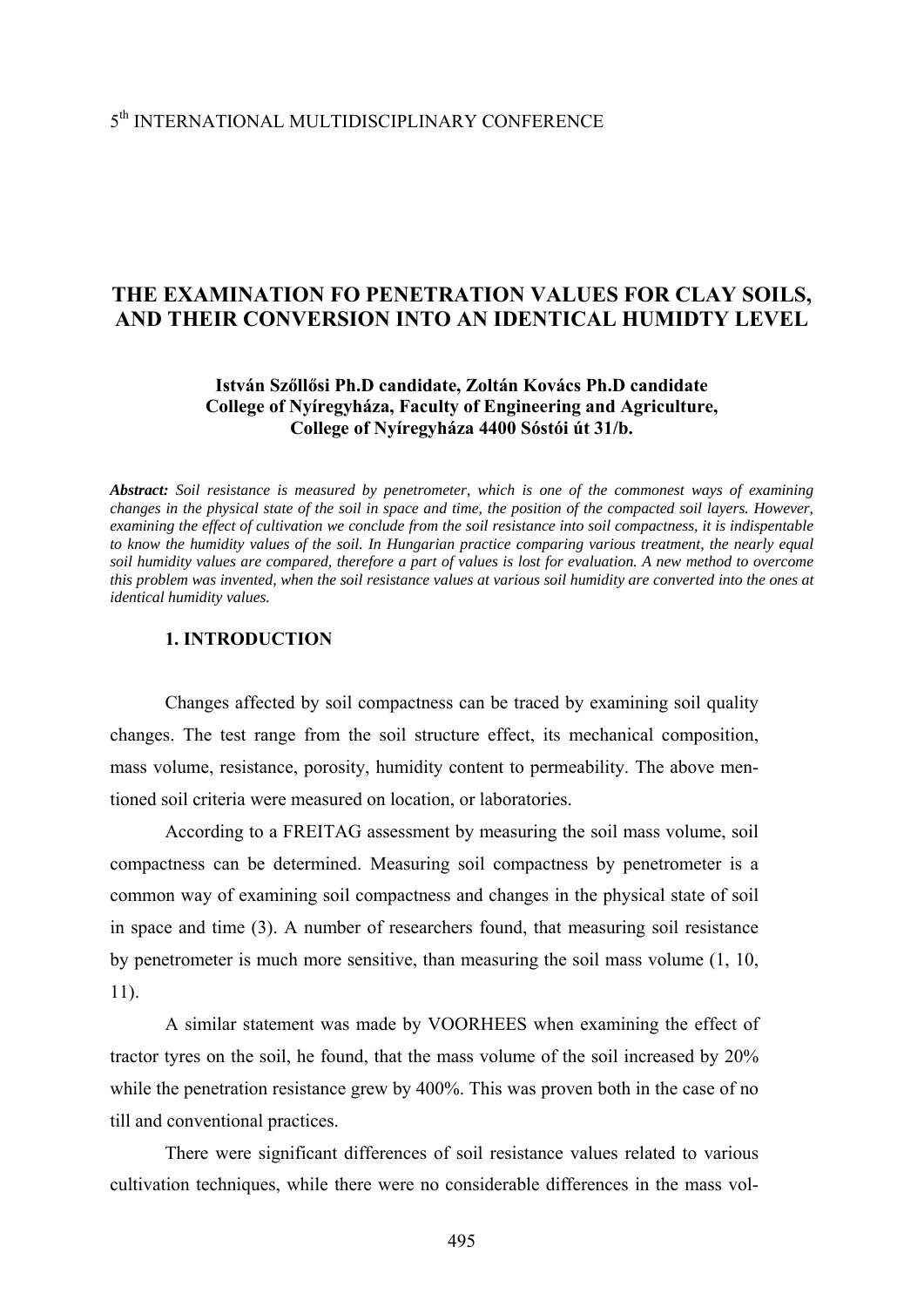ume of the soil. However, when examining the effect of the various cultivation forms, it is impossible to come to a conclusion and define soil resistance values without the knowledge of soil humidity. Various soil resistance values can't be compared at various soil humidity values (8) (17). Therefore a number of researchers to avoid the effect of varying soil humidity content on soil resistance, compared the effect of tillage on soil compactness at a humidity content, filled to the arable land water capacity. This method has a lot of disadvantages. It is difficult and time consuming to fill up the comparable levels to the same humidity levels in case of various tillage practices.

At a humidity content which is close to the water capacity of the arable land, the soil resistance differences related to various tillage will be less, than in the case of dry soils, so it is difficult to demonstrate them.

In Hungary when comparing different cultivations, the soil resistance values measured at the same humidity values are compared. Thus, some measured values are lost for evaluation  $(2, 6, 12)$ .

The team of environmental techniques at the College of Nyíregyháza has been engaged in studying the correlation between the mechanical and physical system of the soil and the soil cultivating aggregates. As a result of our research work a new way of comparing the soil resistance values belonging to various soil humidity content at the same humidity values was introduced.

A number of measurement series covering the whole vegetation period made possible to determine those connections, which are necessary for conversion. An openair measuring system was created by Professor Sinóros-Szabó Botond.

#### **MATERIAL AND METHOD**

The determination of correlation between the soil resistance and soil humidity values were conducted in the "open air" measuring system.

The measuring system consists of 90 m long space, which is 2x1 m in diameter, separated by a concrete wall with drain pipes to measure the amount of water flowing through the pipes from a certain soil section.

A clay soil from Taktaharkány-Rónahát area was filled into a 20 m long section of the measuring system. The soil from the arable land preserved its original quality and depth when it was placed in the measuring system, separated from others soils. A natural settlement of the soil occurred by the time the tests were started without any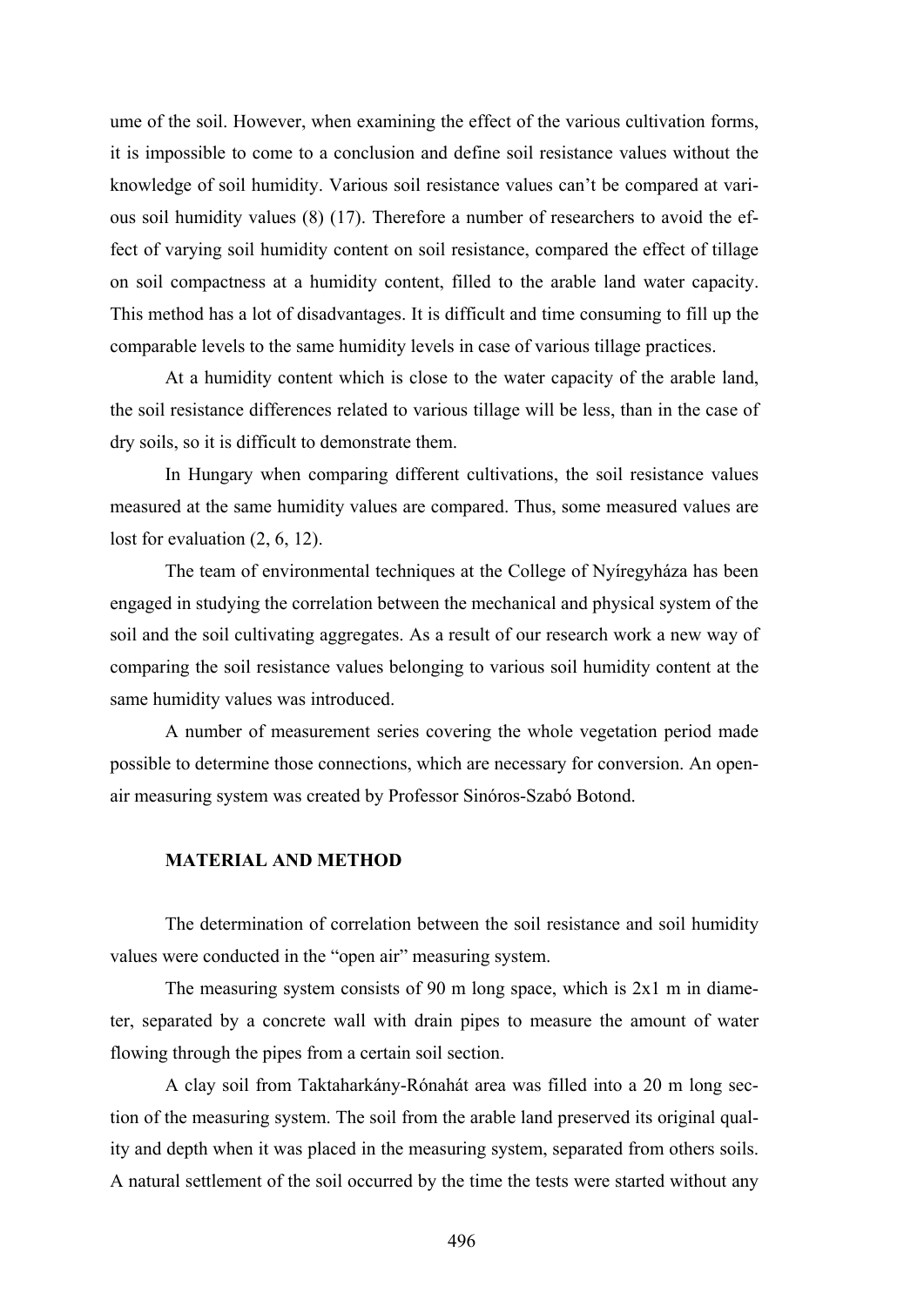land cultivation. The duration of settlement lasted for 3 years. The soil in the measuring system had different layers, but was homogeneous in its area, which was proven by the 3t measuring system. During the vegetation period (March to October) there were 36 measurements made in an even distribution within  $1 \text{ m}^2$ . The soil resistance and humidity values were measured by the 3T soil tester. The equipment measures soil resistance up to 60 cm soil depth at every 1 cm sections (in KPa) and soil resistance (arable land water capacity, pF 2,5 mass volume %).

The RAM stores the data and they can be transferred into computer by interface (13, 14). To process the data an Excel table operating program was used. Along with soil resistance and humidity measurements the mass volumes values up to 0-60 cm in every 10 cm layer were determined. The mass volume values were measured in samples of original structure. The samples were in  $100 \text{ cm}^3$  containers each layer in 3 succession. The mass volume was measured after drying it in a drying equipment from the mass of the dried soil and the volume of the container.

### **ACHIEVEMENTS**

The firs step was to determine the function connections between the soil resistance and soil humidity (Table 1.).

Table 1.

The equations of function connections between soil resistance and humidity belonging to different mass volume values

| Depth                | Clay                        |                                  |        |
|----------------------|-----------------------------|----------------------------------|--------|
| $\lceil$ cm $\rceil$ | Mass volume value $(g/cm3)$ | Equation                         | $R^2$  |
| $5 - 10$             | 1,16                        | $y=606.7x^{-1,3678}$             | 0,8427 |
| $10 - 20$            | 1,19                        | $y=874,09x^{-1,4286}$            | 0,8166 |
| $20 - 30$            | 1,22                        | $y=1602.2x^{-1,5351}$            | 0,8551 |
| $30 - 40$            | 1,26                        | $y=1633.0x^{-1,4813}$            | 0,8443 |
| $40 - 50$            | 1,30                        | $y=1517,4x^{-1,\overline{4209}}$ | 0,8459 |
| 50-60                | 1,29                        | $y=1277.2x^{-1,3836}$            | 0,9118 |

In the measured humidity range the power functions of negative exponent can be attached to the spreads in all the layers. The conversion of soil resistance values at various humidity values into identical ones was carried out by using certain functions. As under cultivated soil conditions lesser and greater mass volume values can be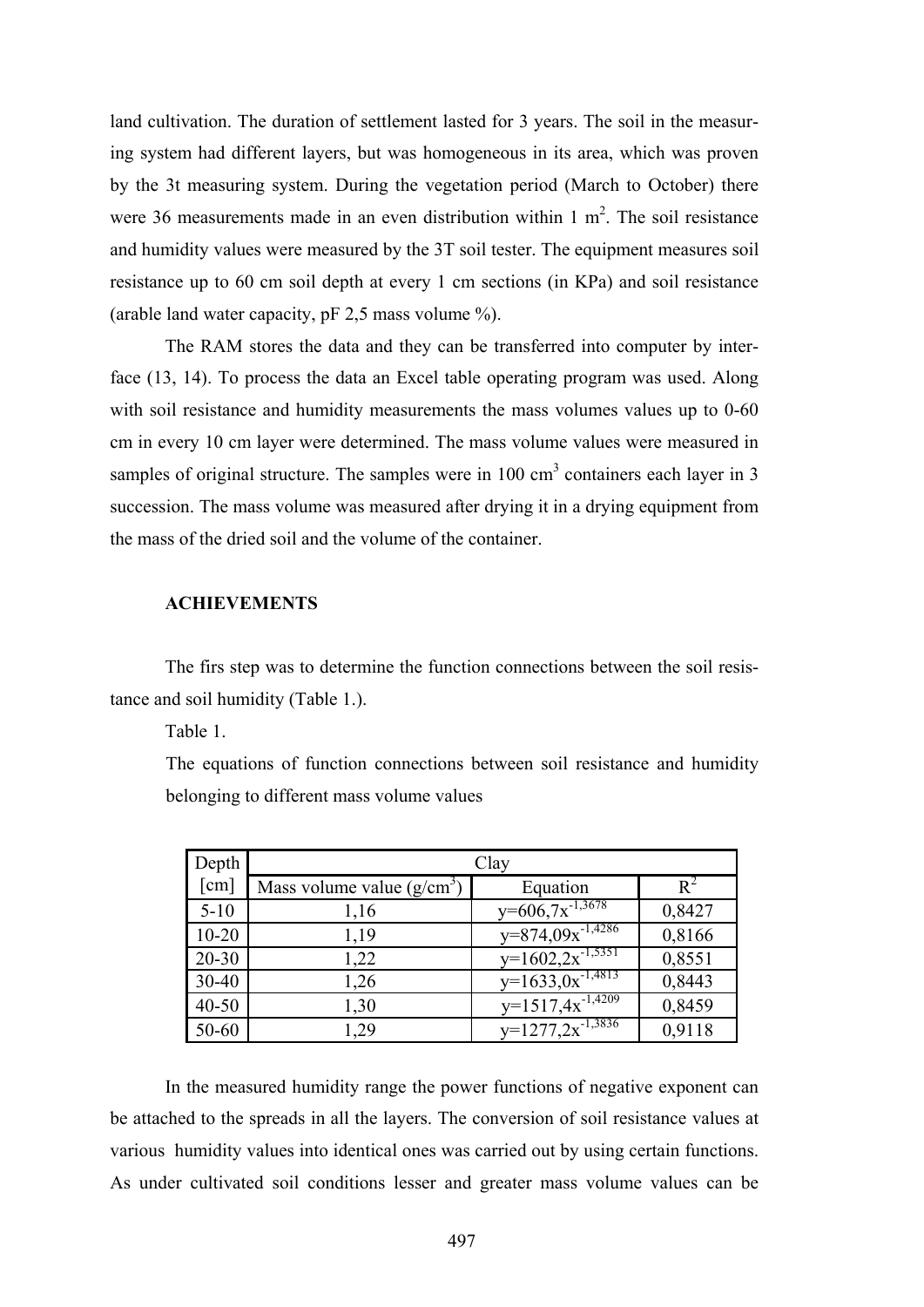measured in the open air measuring system, the number of functions was extended to further mass volume values  $(1; 0,7; 1,1; 1,3; 1,4)$ . Figure 2 shows the method of converting the soil resistance values at various humidity values into identical ones.

As the figure demonstrated, if 4,3 MPa is measured at 50% humidity value, then at the same point, 5,91 MPa at 40% humidity volumes will be the corresponding figures. The process of conversion is seen in the figure. Starting from a point determined by humidity and soil resistance values we find the nearest function (in this case  $p = 1,22$  g/cm<sup>3</sup>) by using a computer, then we come to the intersection of 40 mass volume% humidity value. So an estimated amount of soil resistance increase is obtained, to which the distance from the original point function is added – so we arrive at the new soil resistance value.



Fig. 1. The method of converting the soil resistance value at different humidity into identical soil humidity values

From the above mentioned can be seen, that if the effect of various practices on soil compactness is demonstrated by soil resistance values, then the humidity values affect them considerably. Therefore the differences of the soil humidity values must be considered when making comparative analysis. The computer program of our team is capable of doing it for clay soils.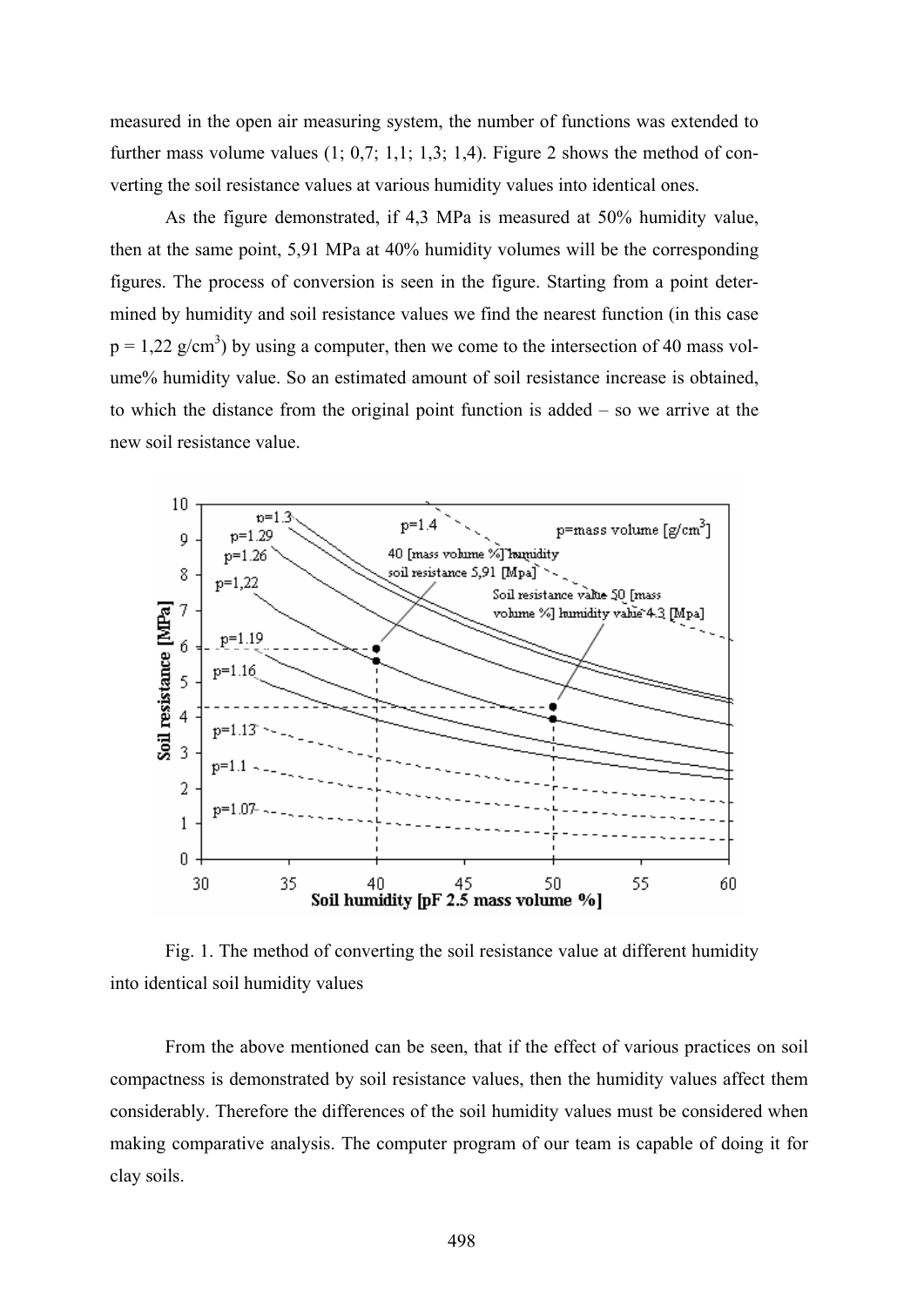#### **REFERENCES**

- 1. Bauder, J. W., Randall, G. W., Swann, J. B. Effect of four continuous tillage systems on mechanical resistance of clay loom soil. Soil. Sci. Soc. Am. J. 45. 802-806. 1981.
- 2. Birkás, M., Appearance of soil compactness in Hungary. The possibilities of prevention and elimination. Doctoral thesis, H.A.S., Gödöllő, 2000
- 3. Cassel, D. K., Raczowski, C. W., Denton, H. P., Tillage effects on corn production and soil physical conditions. Soil. Sci. Soc. Am. J. 59. 1436-1443., 1995
- 4. Dougles, J. T., Jarvis, M. G., Howse, K. R., Goss, M. J., Structure of silty soil in relation t management. Journal of Soil. Sci. 37. 137-151., 1986
- 5. Freitag, D. R., Methods of measuring soil compaction. In: Compaction of agricultural soils. Szerk. Barnes, K. K. Carleton, W. M., Taylor, H. M. Throckmorton, R. I. Vanden Berg. G. E. ASAE monograph, 47-103. 1971
- 6. Gyuricza, Cs., The adaptation of polinominal regression in statistical evaluation of soil resistance, 3. 301-311, 1998
- 7. Hill, R. L., Curse, R. H., Tillage effects on bulk density and soil strength of two Mollisoils, Soil. Sci. Soc. Am. J. 49. 1270-1273, 1985.
- 8. Kocsis, I., Daróczi, S., Czinkóczky, M., Nagy, J., Measurement of soil humidity on meadow. Conventional stock breeding, Conference on production, Edited by Vinczeffy I., Debrecen, 75-84, 1992.
- 9. Koole, A. J., Kuipers, M., Agricultural soil mechanics. Springer Verlag, Berlin, 236, 1983.
- 10. Pigeon, J. D., Soane, B. D., Effects of tillage and direct drilling on soil properties during the growing season in a long-term barley mono-culture system, I. agric. Sci. 88. 432-442, 1977.
- 11. Radcliffe, D. E., Manor G., Clark, R. L., West, L. T., Langdale, G. W., Bruce, R. R., Effects of traffic and in-row chiselling on mechanical impedance. Soil Sci. Soc. Am. J. 53. 1197-1201, 1989.
- 12. Schmidt, R., Szakál, P., Kerekes, G., Bene, C., Examination of soil compactness, in the case of sugar beet growing tehnologies, 16. 1. 8-14, 1988.
- 13. Sinóros-Szabó, B., Interactions between soil physics and cultivation energetics, Hungarian Academy of Sciences Doctoral thesis,1992.
- 14. Sinóros-Szabó B., Szőllősi, I., The utilisation of 3T System and its practical significance, Agroforum, X. yrs,. 7, 15-16, 1999.